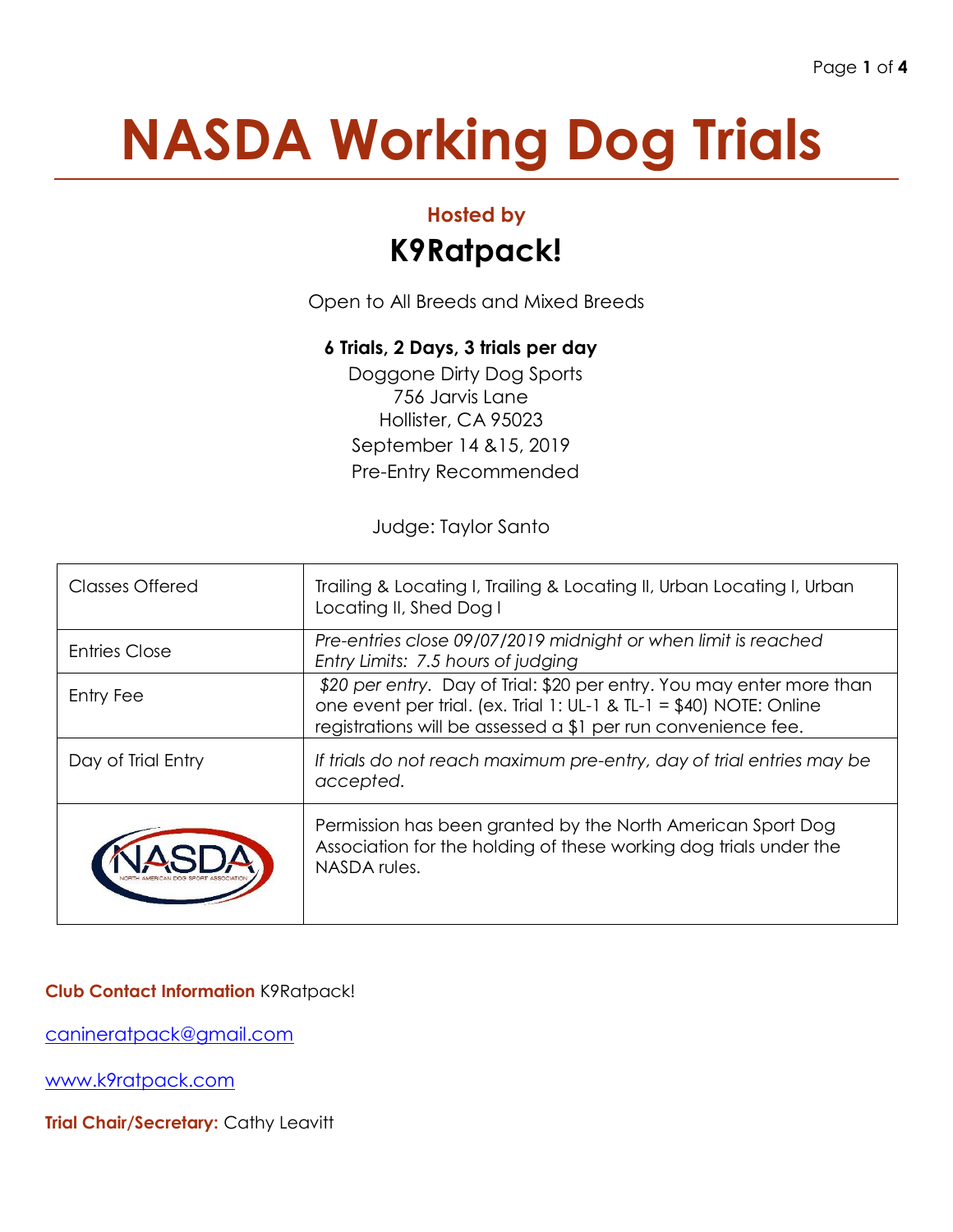#### **Dog Registration:**

Dogs must be registered with the North American Sport Dog Association. Registration is a one-time fee of \$10.00. You may register your dog online at [http://nasda.dog/registration/.](http://nasda.dog/registration/)

#### **Rules:**

For complete rules, visit nasda.dog

#### **Awards:**

Awards will be handed out at the conclusion of the trial. Ribbons are awarded for qualifying score, Best of Breed and High in Class. New title ribbons will be awarded.

#### **Venue:**

Exhibitors will be crating in their vehicles. K9Ratpack! reserves the right to remove any individual for any reason from the premises. No refunds will be issued. Please pack food and water for you and your dog.

#### **Notice to Exhibitors:**

- Refunds will be mailed 7 days after the event.
- No refund for cancellations after the closing date.
- No refunds will be made for cancellations after the closing date or entries which are absent, disqualified, excused or barred from competition by decision of the Trial Committee.
- Exhibitors are responsible for complete, accurate and legible information on their entryforms.
- It is expressly understood that exhibitors alone are responsible for behavior of their dogs, children and/or guests. Any exhibitor whose dogs, children and/or guests repeatedly engage in unsafe or disruptive behavior may, at the discretion of the Trial Committee, be asked to leave the trial site. In such case, no refund on any entry will be made.
- All dogs must be on leash at all times except when competing.
- Exhibitors are responsible for being in the staging area when it is their turn to run.
- Please be courteous and pick up after your dog.
- All entries must be accompanied by entry fees to be valid. A declined payment or returned check does not constitute a valid entry. There will be a \$35 fee for any returned check or payment. Checks must be made payable to **K9 Sports Dynamics**
- **K9Ratpack!** reserves the right to refuse any entry without cause or explanation.
- Trial begins at 8:00 AM.

| <u>HIUI IIIIIE FEIIUUS</u> |                            |  |  |  |
|----------------------------|----------------------------|--|--|--|
| 9/14/19                    | 9/15/19                    |  |  |  |
| Trial 1:0800-10:30         | Trial 4: 0800-10:30        |  |  |  |
| Trial 2: 11:30-02:00 PM    | Trial 5: 11:30-02:00 PM    |  |  |  |
| Trial 3: 02:30 PM-05:00 PM | Trial 6: 02:30 PM-05:00 PM |  |  |  |

#### **Trial Time Periods**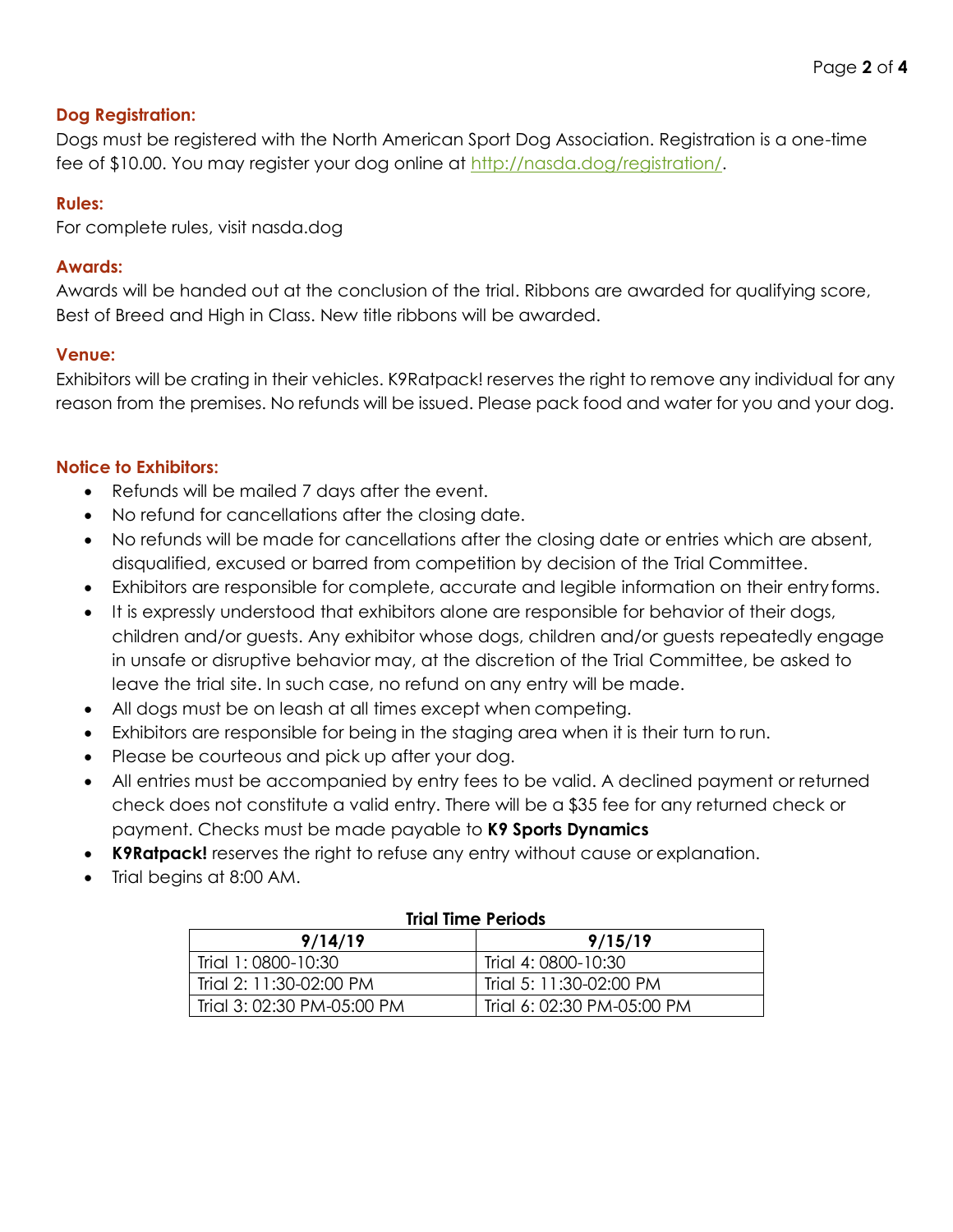#### **K9Ratpack!**

#### **Licensed Trailing & Locating Trials Hollister, CA**

Checks should be made payable to **K9 Sports Dynamics** and mailed with this entry to:

> **K9Ratpack!** 2233 San Miguel Canyon Road

> > Prunedale, CA 93907





**KEY:** TL-I TRAILING & LOCATING I UL-I URBAN LOCATING I TPAT TRAILING PUPPY APTITUDE TEST SD-I SHED DOG I SD-II SHED DOG II

TL-II TRAILING & LOCATING II UL-II URBAN LOCATING II UPAT URBAN PUPPY APTITUDE TEST

| <b>NASDA Reg #:</b>     |                  |                   |
|-------------------------|------------------|-------------------|
| <b>Call Name:</b>       |                  |                   |
| <b>Registered Name:</b> |                  |                   |
| <b>Breed:</b>           |                  |                   |
| Dog's Date of Birth     | Sex (Circle one) | <b>Bitch Male</b> |
| Owner(s):               |                  |                   |
| <b>Address:</b>         |                  |                   |
| Email:                  |                  |                   |
| <b>Phone Number:</b>    |                  |                   |

**Agreement**

I (we) acknowledge that if this application for the entry of this dog is made available to me (us) for participation in a